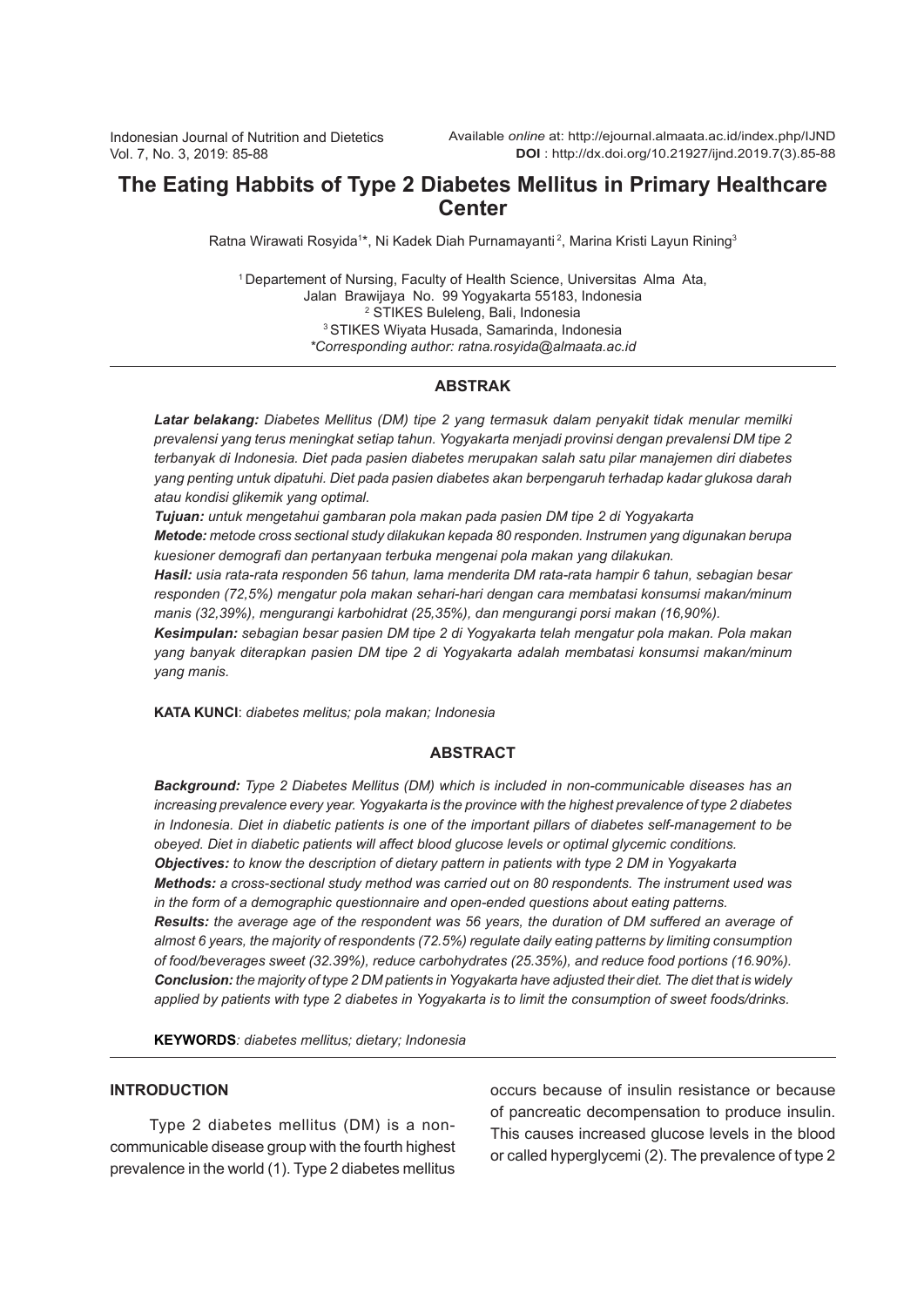diabetes is 350 million and is predicted to increase to 700 million by 2045 (3). In Indonesia, the proportion of DM is 6.9% and the highest prevalence of diabetes diagnosed by doctors in Indonesia is in the Yogyakarta Special Region (DIY), which is 2.6% (4).

Diabetes management recommended by the International Diabetes Federation (5) is implementing a healthy diet, increasing physical activity, and controlling weight. Meanwhile, according to PERKENI (6), diabetes management consists of education, nutritional therapy, physical exercise, pharmacological therapy, and blood glucose monitoring. Diet becomes one of the pillars of diabetes self-management that is important to note. The key to the success of a diet or nutritional level is the comprehensive involvement of health workers. The principle of diet for diabetic patients is almost the same as the general public namely a balanced diet and according to individual calorie and nutrient requirements (7).Diet is an important diabetes self-management factor because a good diet can help diabetic patients achieve good glycemic levels or controlled blood glucose (7,8). The quality of the diet, especially in terms of limiting consumption of sugar, processed and non-processed meat, increasing consumption of fresh vegetables and fruit is associated with the risk of type 2 diabetes (9). Based on the results of published literature studies, in Yogyakarta, there are no recent data regarding the description of eating patterns in type 2 DM patients. Therefore, this study aims to determine the pattern of eating patterns in type 2 DM patients in Yogyakarta.

## **MATERIALS AND METHODS**

#### **Methods**

This research was conducted with crosssectional study design. The study was conducted in 4 Primary Health Center in the working area of the Yogyakarta City in February-April 2019. Variable in this study was about eating habbit of type 2 DM patients. The description of the eating habbit of respondents was obtained using an open-ended questions about how the eating habbits were carried out by respondents with DM type 2. A demographic questionnaire was also used to obtain characteristic data Type 2 DM respondents in Yogyakarta.

Demographic questionnaire contained information about age, occupation, time of suffered witd type 2 DM, education, and income.

#### **Sample**

The sample in this study was obtained by purposive sampling technique by the inclusion criteria. Inclusion criteria included respondents aged> 18 years, diagnosed with type 2 diabetes by a doctor, registered as a patient at the study site, able to speak Indonesian both oral and written. Exclusion criteria were patients who refused to become respondents and filled out questionnaires incompletely. We got 85 respondents, 5 respondents excluded because they refused to be a respondent. Samples were obtained by 80 respondents. Data analysis was performed univariately using SPSS version 20 software.

## **RESULTS**

Total 80 respondents received the demographic questionnaire and the open-ended question questionnaire about the dietary pattern taken. All respondents filled out the questionnaire completely. From **Table 1** it can be seen that the average age of the respondent is 56 years with an average length

**Table 1. Characteristics of Respondents in Type 2 DM Patients in Yogyakarta**

| Characteristics<br>Respondent                                           | Mean     | SD   |
|-------------------------------------------------------------------------|----------|------|
| Age                                                                     | 56.63    | 7.94 |
| Long suffered from DM                                                   | 5.98     | 5.89 |
|                                                                         | $n = 80$ | %    |
| Education:                                                              |          |      |
| Elementary School                                                       | 9        | 11.3 |
| Junior High School                                                      | 15       | 18.8 |
| Senior High School                                                      | 27       | 33.8 |
| 3-year diploma                                                          | 4        | 5    |
| Bachelor                                                                | 20       | 25   |
| Magister                                                                | 5        | 6.3  |
| Occupation                                                              |          |      |
| Work                                                                    | 42       | 52.5 |
| Does Not Work                                                           | 38       | 47.5 |
| Income                                                                  |          |      |
| <regional minimum="" td="" wage<=""><td>39</td><td>48.8</td></regional> | 39       | 48.8 |
| >Regional Minimum Wage                                                  | 41       | 51.3 |
|                                                                         |          |      |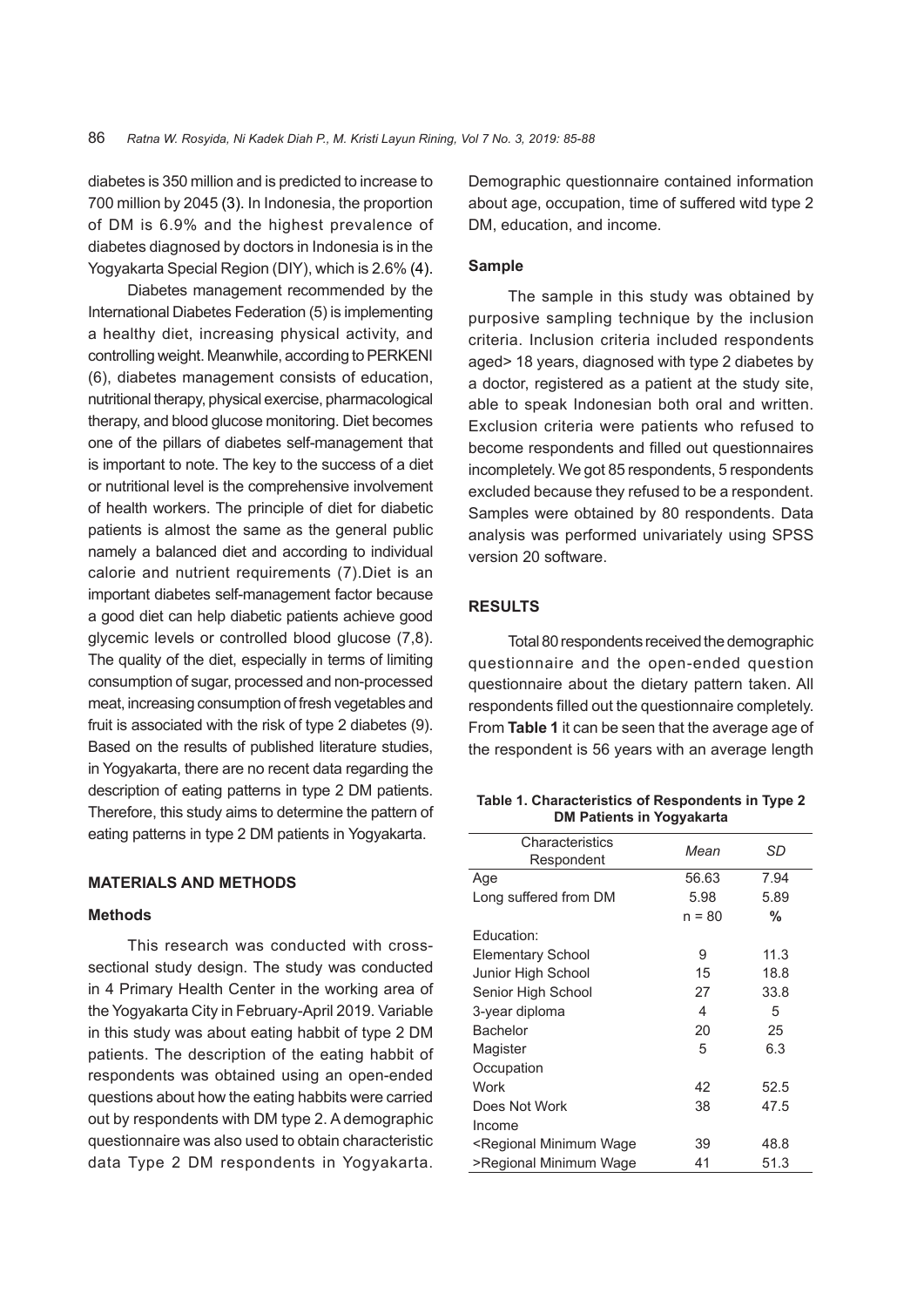of diabetes of 6 years. The education level of the respondents is mostly high school (33.8%), most of them are still workers (47.5%) with income mostly above the minimum wage (51.3%).

In **Table 2** it can be seen that the majority (72.5%) of type 2 DM patients in Yogyakarta regulate their eating patterns.

**Table 2. Habits of Managing Diets in Type 2 DM Patients in Yogyakarta**

| Habits to | Yes |      | No |       | Occasionally |      |
|-----------|-----|------|----|-------|--------------|------|
| Manage    |     | $\%$ |    | $\%$  |              | $\%$ |
| Eating    | 58  | 72.5 | 19 | 23.75 |              | 3.75 |

The eating habits that can be done can be seen in **Table 3**. In that table it can be seen that the eating habits that are often carried out by type 2 DM patients in Yogyakarta are limiting consumption of sweet foods / drinks, reducing carbohydrates / rice, and reducing food portions.

**Table 3. How to Manage the Diet of DM Type 2 Patients in Yogyakarta**

| How to Manage Eating Habbit                        | n  | %     |
|----------------------------------------------------|----|-------|
| Increase consumption of vegetables<br>and or fruit | 11 | 15.49 |
| Reducing carbohydrates / rice                      | 18 | 25.35 |
| Limit consumption of drinks / sweet<br>foods       | 23 | 32.39 |
| Consuming brown rice                               | 3  | 4.23  |
| Monday-Thursday fasting                            | 1  | 1.41  |
| Reducing the size of the meal                      | 12 | 16.90 |
| No dinner                                          | 3  | 4.23  |
| Total                                              | 71 | 100   |

## **DISCUSSION**

Diet is an important factor in type 2 DM patients as an effort to control blood glucose levels to remain stable or achieve good glycemic index levels. According to research conducted by Jordi et al. (10) states that diet is important for type 2 DM patients. Eating patterns that tend to emphasize plant consumption have a good effect on glycemic control in diabetic patients.Sarmento et al. (11)patients underwent clinical, laboratory, and nutritional evaluations. Dietary intake was assessed by a quantitative food frequency questionnaire and eating patterns identified by cluster analysis. The

therapeutic targets were as follows: blood pressure, < 140/ 90mmHg; BMI, < 25 kg/m2 ( < 27 kg/m2 for elderly states that a healthy diet consists of consumption of whole carbohydrates, consumption of white meat, fruits, and vegetables. A healthy diet adopted by diabetic patients will be beneficial for reducing fasting blood glucose levels, HbA1c levels, and LDL cholesterol levels in type 2 DM patients. In addition, Campbell (12) states that the diets of DM patients can follow the diets of hypertensive patients, namely the DASH (Dietary Approaches to Stop Hypertension) diet. The recommended diet is to consume a variety of foods including whole grains, fat-free or low-fat dairy products, fruits, vegetables, poultry, fish, and nuts. Besides being beneficial in controlling blood pressure, the DASH diet will be beneficial for improving insulin resistance, hyperlipidemia, and obesity in diabetic patients. This study provides important information about eating patterns in type 2 DM patients in Yogyakarta. Eating patterns mostly tend to reduce the consumption of sweet foods / drinks, reduce carbohydrates / rice, and reduce daily food portions.

## **CONCLUSION AND RECOMMENDATION**

Most type 2 DM patients in Yogyakarta manage their daily diet. Eating patterns include reducing consumption of sweet foods / drinks, reducing carbohydrates / rice, and reducing daily food portions. Health workers have an important role in providing education about eating patterns to diabetic patients by paying attention to eating schedules, the amount of food, and the type of food consumed. A good diet will affect blood glucose levels and glycemic conditions in type 2 DM patients.

### **REFERENCES**

- 1. World Health Organization. Noncommunicable diseases [Internet]. 2018. Available from: https:// www.who.int/news-room/fact-sheets/detail/ noncommunicable-diseases
- 2. International Diabetes Federation. About Diabetes: Type 2 diabetes [Internet]. 2019. Available from: https://www.idf.org/ aboutdiabetes/type-2-diabetes.html